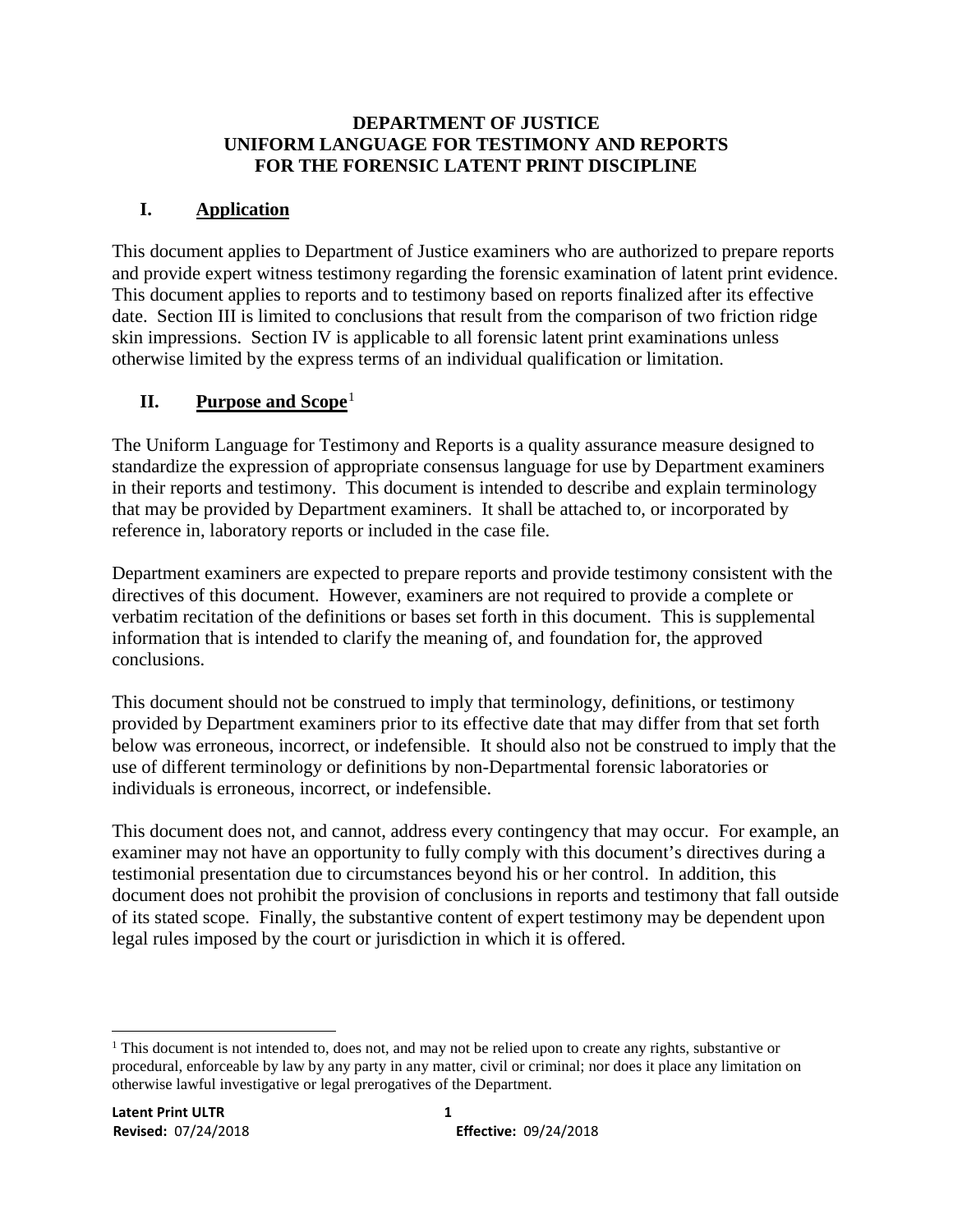### **III. Conclusions Regarding Forensic Comparison of Friction Ridge Skin Impressions**

The examiner may offer any of the following conclusions:

- 1. Source identification (i.e., came from the same source)
- 2. Source exclusion (i.e., came from different sources)
- 3. Inconclusive

### **Source Identification**

'Source identification' is an examiner's conclusion that two friction ridge skin impressions originated from the same source. This conclusion is an examiner's decision that the observed friction ridge skin features are in sufficient correspondence such that the examiner would not expect to see the same arrangement of features repeated in an impression that came from a different source and has found insufficient friction ridge skin features in disagreement to conclude that the impressions came from different sources.

The basis for a 'source identification' conclusion is an examiner's decision that the observed corresponding friction ridge skin features provide extremely strong support for the proposition that the two impressions came from the same source and extremely weak support for the proposition that the two impressions came from different sources.

A 'source identification' is the statement of an examiner's opinion (an inductive inference<sup>[2](#page-1-0)</sup>) that the probability that the two impressions were made by different sources is so small that it is negligible. A 'source identification' is not based upon a statistically-derived or verified measurement or actual comparison of all friction ridge skin impression features in the world's population.

#### **Source Exclusion**

'Source exclusion' is an examiner's conclusion that two friction ridge skin impressions did not originate from the same source.

The basis for a 'source exclusion' is an examiner's decision that there are sufficient friction ridge skin features in disagreement to conclude that the two impressions came from different sources.

OXFORD DICTIONARY OF FORENSIC SCIENCE 130 (Oxford Univ. Press 2012).

<span id="page-1-0"></span>Ĩ  $2$  Inductive reasoning (inferential reasoning):

A mode or process of thinking that is part of the scientific method and complements deductive reasoning and logic. Inductive reasoning starts with a large body of evidence or data obtained by experiment or observation and extrapolates it to new situations. By the process of induction or inference, predictions about new situations are inferred or induced from the existing body of knowledge. In other words, an inference is a generalization, but one that is made in a logical and scientifically defensible manner.